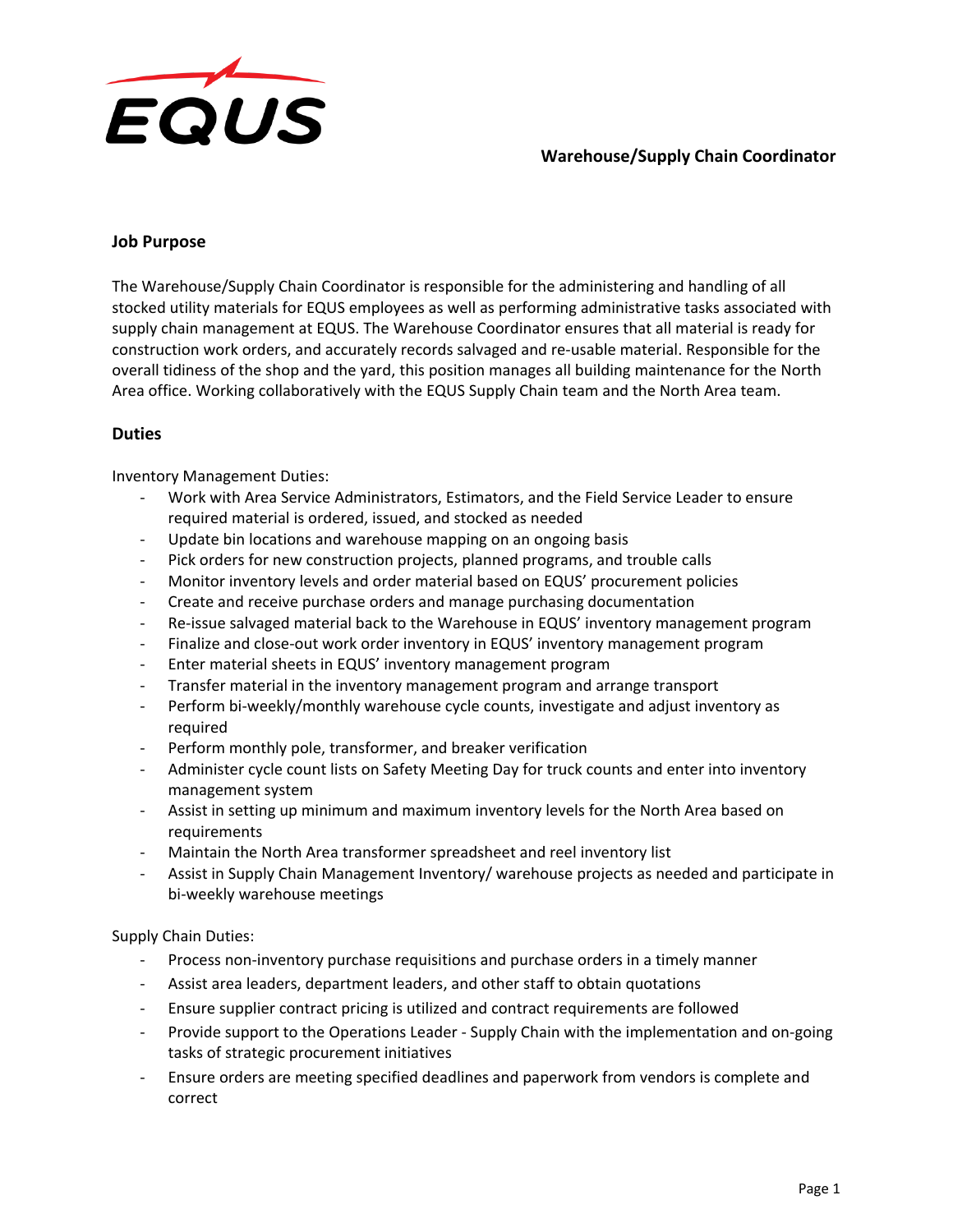

# **Warehouse/ Supply Chain Coordinator**

- Assist the Operations Leader Supply Chain with the coordination and research for formal Request for Proposals and Request for Quotes including scheduling supplier meetings, issuing documents and updating templates
- Perform on-going expediting activities to ensure timely arrival of goods
- Proactively work with stakeholders to gain an understanding of their technical requirements
- Investigate and resolve order discrepancies and reconcile invoicing and resolve invoice issues
- Provide back-up support to EQUS Procurement Coordinator on an as needed basis

Warehouse and Building Maintenance Duties:

- Clean, organize and maintain the warehouse, shop, and yard
- Physically receive deliveries, put away orders and verify receipt
- Work with all EQUS Areas to align warehouse standards
- Skid and pack salvaged transformers and arrange transport with suppliers
- Monthly inspections of yard, building, and equipment
- Manage pick up and drop deliveries of wire bins, garbage, and recycling containers
- Responsible for deliverable utilities (water, sewer, etc.)
- Assist in trouble calls when possible after hours, on request
- Perform snow removal and groundwork as required (both sidewalks and yard)
- Manage building requirements for inspections, and secure third party inspection and certifications, as required

#### **Additional Duties**

### **Additional duties may be requested and directed by the Operations Leader – Supply Chain as required.**

### **Review and Approval of Work**

This position reports directly to the Operations Leader – Supply Chain.

This position will also coordinate and collaborate with the Integrated Member Services Leader (North) for building maintenance duties

#### **Job Requirements/Education**

- Grade 12 or Equivalent
- Experience working with an Inventory Management program
- Proficiency with Microsoft Office programs
- Minimum of two years of experience in warehousing and inventory and/or purchasing
- Utility industry experience is preferred
- Experience upholding a Corporate Safety Program is considered an asset
- Valid Class 5 Drivers License
- Experience in operating a skid steer (with various attachments), forklift and various other pieces of equipment as required.
- Compensation